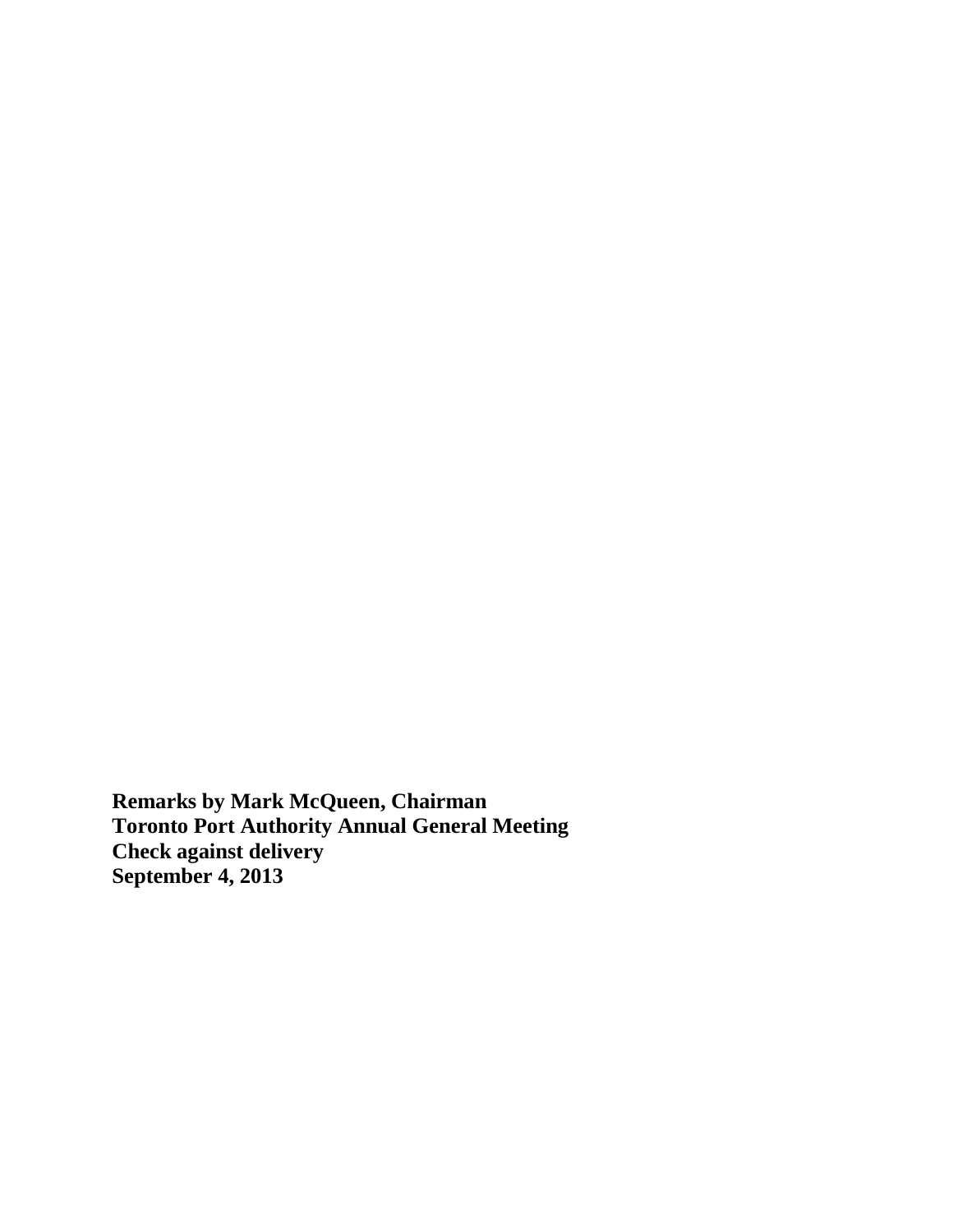Welcome to you all.

There is so much to discuss today, but I will start by thanking you all for taking the time to attend today's meeting.

This has been a busy period for the agency, both by choice and circumstance.

The Board set some important tangible goals for the team last year, and we've had some success.

For 2012, each line of business was profitable on an operating basis. Key capital improvements were undertaken, and most lived up to their billing. Our relationships with Queen's Park and Ottawa are excellent, and we've made some progress with the City of Toronto.

We were delighted when our management team and City Staff agreed to a new arrangement for PILTs for the airport in January, and it's unfortunate that City Council didn't accept the advice of its own Treasurer and Solicitor in its April vote. That vote prompted us to launch a new public awareness campaign on matters involving the airport, and the feedback has been almost universally positive.

The Toronto Port Authority is fulfilling its mandate as a financially self-sufficient steward of important public assets, while at the same time doing its best to contribute to the growth and livability of this great city.

With the invention of Twitter and Facebook, the TPA staff and Board of Directors has the luxury of getting more immediate feedback than ever before from those who use our services or have opinions about elements of the TPA's mandate.

As with anything, there is a range of views. We operate "a jewel" in the form of Billy Bishop Toronto City Airport. Others believe the airport is integral to Toronto's business community and tourism industry. One Boston-based Venture Capitalist says it is a key reason why he visits Toronto so frequently, leading his firm to invest millions of dollars in several local technology start-ups. And a few souls would have you believe we are "killing" our neighbours and "destroying" Toronto's waterfront.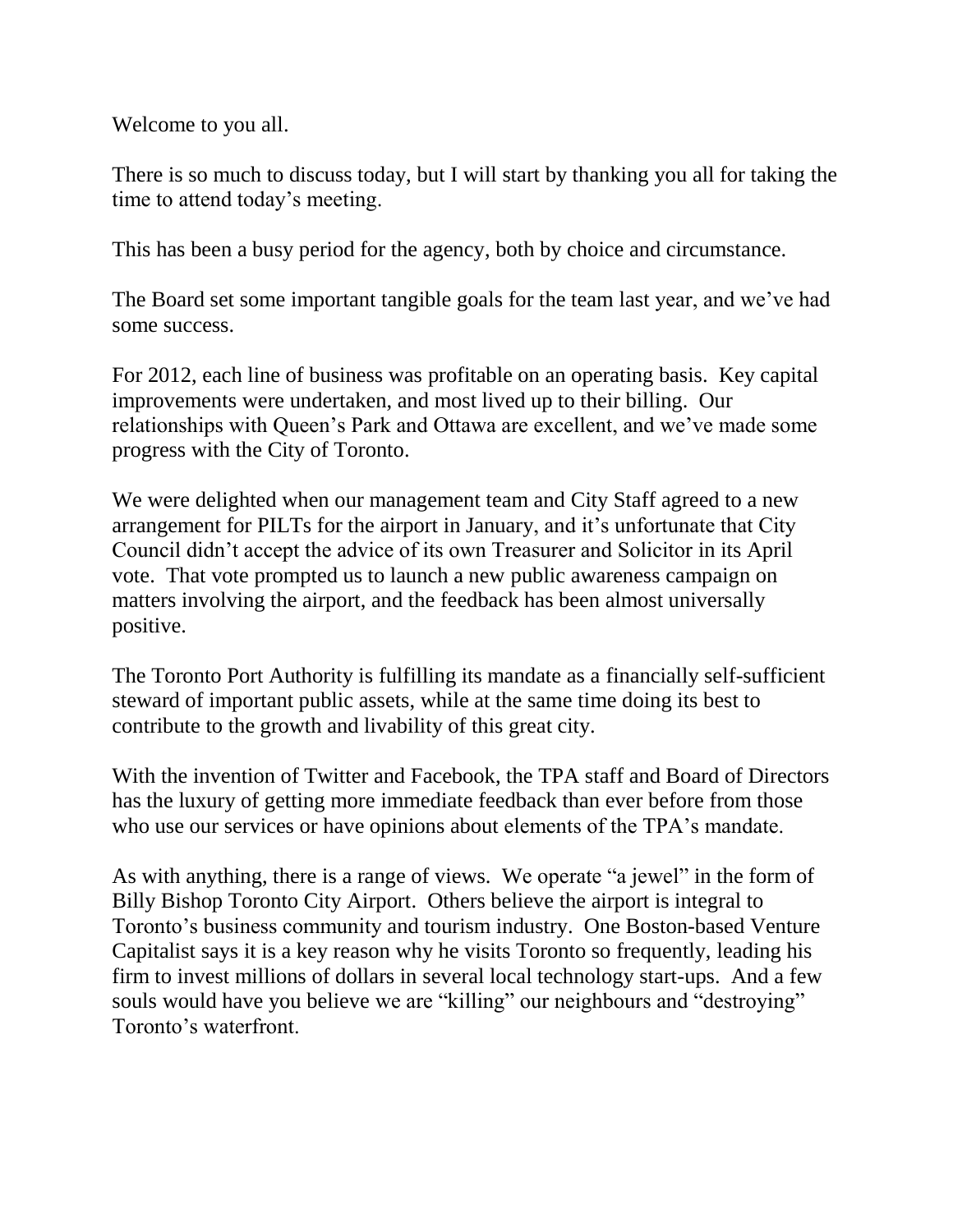There have been changes across Toronto over the past 5, 10, and certainly the 74 years since the BBTCA was first opened – of that we can be sure. As Jennifer Keesmaat, Toronto's City Planner has said, the last decade "been a period of astronomical growth."

The TPA has played a small but important part in that recent growth and change.

Our \$1 million investment in a fish habitat at Tommy Thompson Park has led to several recent newspaper articles trumpeting the return of Walleye to the Harbour area. The Globe and Mail municipal affairs columnist even picked up a rod in the pursuit of Northern Pike, a fish you might normally chase up at Lake of the Woods. His research found that the level of dioxins, furans and PCBs are down by as much as 90% over the past 40 years according to Ontario's Ministry of the Environment; while levels of bacteria, phosphorus, lead and mercury have also fallen in Toronto's Harbour and area waters.

This cleaner waterfront has come to pass all while Billy Bishop Toronto City Airport has been reborn, with a new terminal, taxi corral, million dollar noise barrier, fire department housing, new sidewalk, fence and tree plantings along Little Norway Park and the high profile excavation of a pedestrian tunnel. None of which were financed by taxpayers.

Dock infrastructure at the Outer Harbour Marina has been completely updated, to the tune of several million dollars and the delight of area boaters.

The repair of the 1931-vintage bridge over Cherry Street has been expensive, with no obvious business case, and has taken far longer than we would have liked. But when it comes to 80 year old bridges, or building a tunnel 10 storeys below water, there can be no shortcuts.

We also announced the execution of a letter of intent for a \$500 million office tower development at 30 Bay Street last year, and look forward to kicking that project off before too long. The revenue the TPA will receive from that project should insulate the organization from any foreseeable economic downturns in the future.

Development requires balance if it is to be truly successful.

From our vantagepoint, that balance has been found as agencies such as the TPA have worked to improve the utilization and utility of the City's many assets.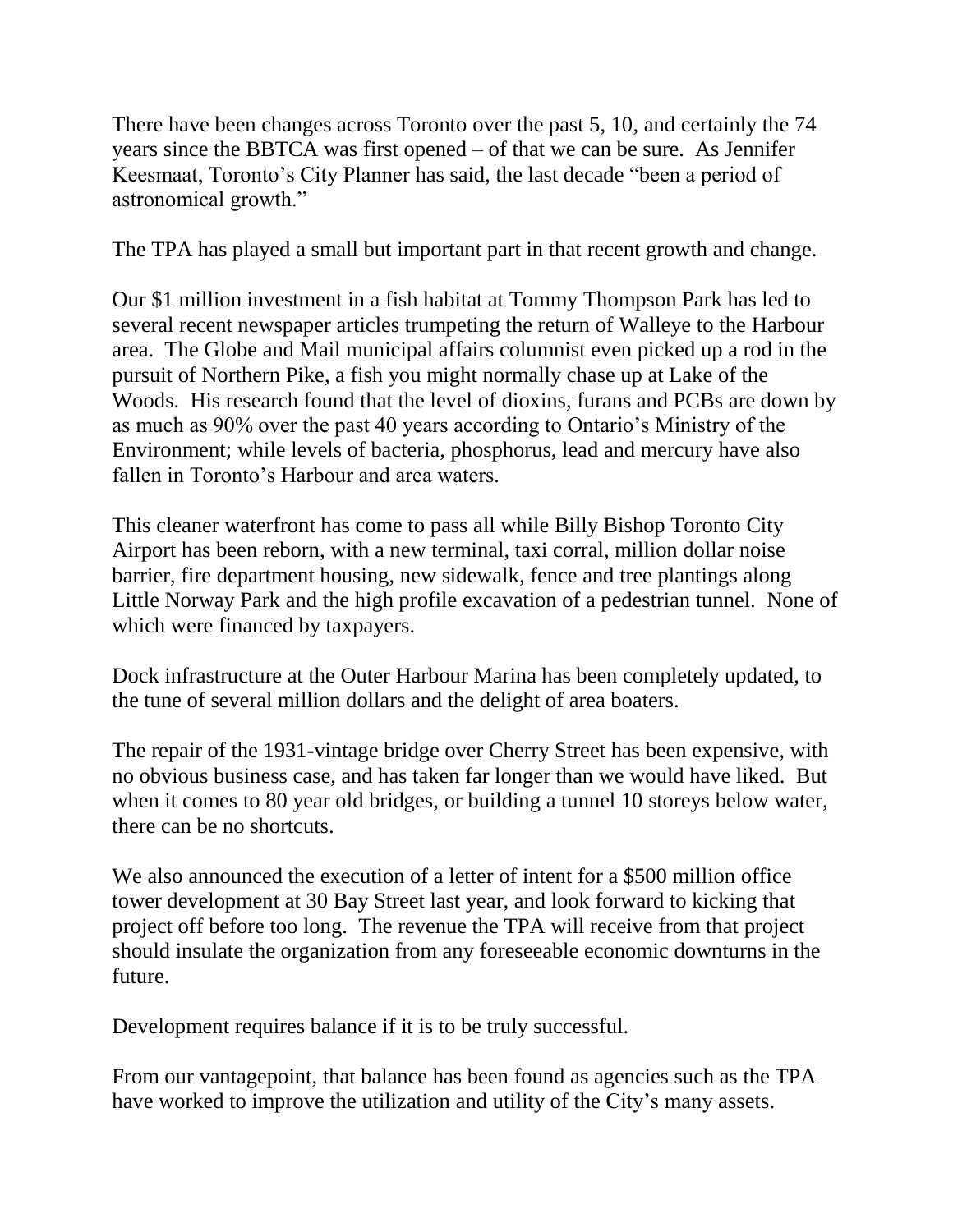Others agree with that view.

A few days ago, the Economist Magazine named Toronto as the  $4<sup>th</sup>$  most liveable City in the world. Ahead of Auckland, and the "Mediterranean lifestyle" of Perth, which is "based around sailing, dining and the beach"; Helsinki, "which is enjoying the afterglow of its reign as last year's World Design Capital and proud centre of one of Europe's most prosperous countries"; Syndey and its "made for television harbor, great surf beaches, world-class cuisine, a flamboyant nightlife, art galleries, museums, grand Victorian parks – not to mention one of the greatest buildings of the  $20<sup>th</sup>$  century".

This is how the world sees Toronto. A city that balances urban life with the disparate needs of its citizens. We agree with that perception, and are doing all that we can to ensure this remains the status quo for decades to come.

One City Councillor asked me a question the other day: do you listen to community concerns?

Let me cite a few of the mechanisms this team has created to promote meaningful community consultation.

To date, our tunnel construction team has had nine different meetings with the community, and another is just around the corner.

Our airport community liaison committee has met 10 times since it was formed following the 2008-09 comprehensive noise management study undertaken by Jacobs Consultancy.

In fact, every recommendation drawn from the Jacobs Report, which laid out suggestions to mitigate the impacts of the airport on its neighbourhood, has been followed.

But we haven't stopped at listening. The TPA is playing a more proactive role in the community, as well.

Community and charitable partnerships include important financial sponsorships of the Redpath Waterfront Festival, Harbourfront Toronto, the Reel Artists Film Festival, the Canadian Art Foundation, Harbourfront Community Centre's Room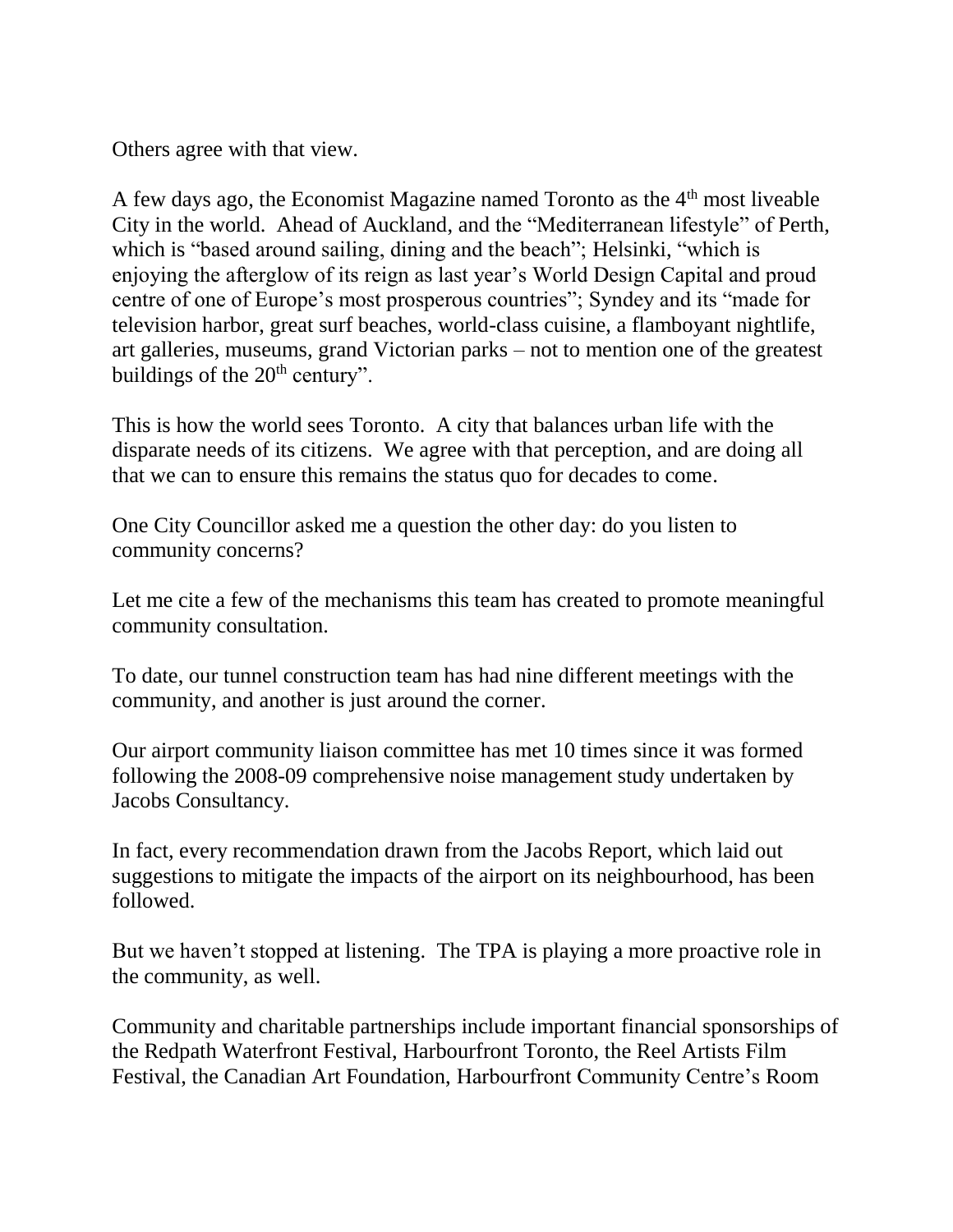13, ProAction Cops & Kids, MOCCA, the Disabled Sailing Regatta, Toronto Brigantines, and the unique Sail-in Cinema.

I know it'll never be enough for some, but that doesn't undermine our strong commitment to our neighbours and the broader Waterfront and South Core communities.

And that will be the lens we use when and if City Council approves the changes to the Tripartite Agreement as proposed by Porter Airlines.

To date, our position has been and remains that the TPA will not consider any change of use to the airport until a determination is first made by the elected representatives of Toronto City Council.

That said, some on Council have asked us what our specific considerations would be should City Council decide to approve the Porter Proposal and refer it to the TPA and Ottawa as the two other partners in the 1983 Tripartite Agreement.

One consideration is definitely the views of the citizens of Toronto, since they would make up much of the business case for the change of aircraft type. After all, without the interest and support of Torontonians in a jet service at Billy Bishop, there's no business case for the Porter Proposal. Which is why we asked Ipsos to add that very question to this year's annual survey.

The answer was 60% in favour and 37% opposed, which is not dissimilar to the 62-31 results we received when we asked Torontonians in 2009 what they thought about the proposed pedestrian tunnel.

For myself, should this topic hit our desk for consideration and a decision, I'm going to utilize the sage advice of an ancient authour: "Do No Harm".

The topic is a complicated one, and we understand why some thoughtful members of City Council are looking to the TPA, as the airport's operator, for some insight regarding how we might tackle this important issue.

Later this Fall, the TPA will publicly outline some of the benchmarks we will set should we find ourselves in a position of having to formally consider the Porter Proposal. In the meantime, our management team and staff will continue to support the work of John Livey and the rest of the City of Toronto staff who are fully engaged on the matter.